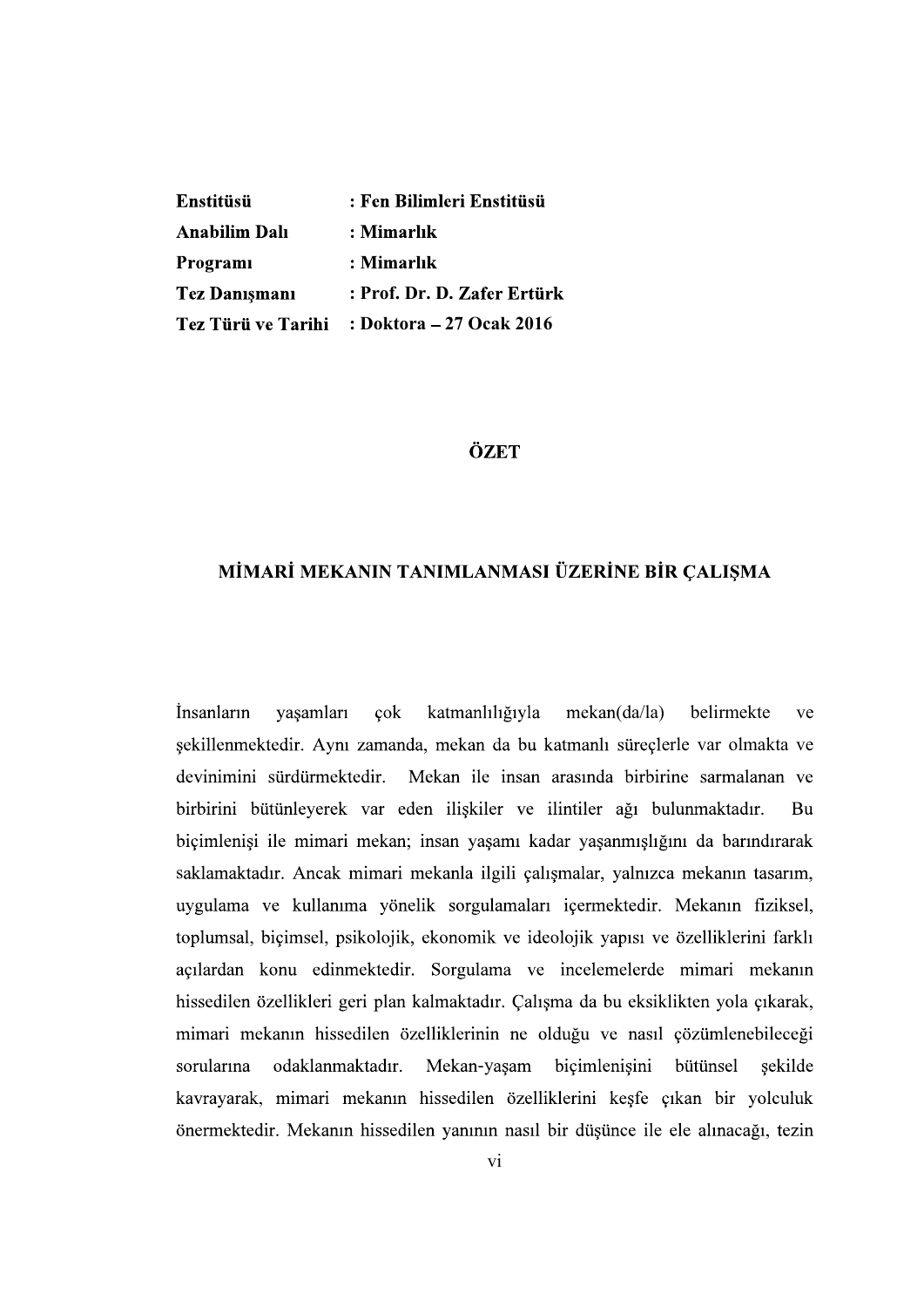omurgasını oluşturmaktadır. Tezin omurgası, mimari mekanın hissedilen özelliklerini konu edinerek üç adımda hacim kazanmaktadır.

**Birinci** adım. tezin kavramsal cercevesini olusturan mimari mekanın anlamlandırılmasıdır. Mimari mekanın hissedilen özelliklerinin; beden, siir, sey ve toplum ilintileri üzerinden anlaşılacağı düşünülerek, bu ilintilerin izleri takip edilmiştir. Mekan-yaşam biçimlenişinde, bu ilintiler bütünü, mekanın hissedilen özünün bağlam zeminini ifade etmektedir. Mekanın hissedilen özellikleri; mekanyaşam biçimlenişinde, mimari mekanı anlamlandıran, beden-şiir, beden-şey, bedentoplum, şiir-şey, şiir-toplum ve şey-toplum ikili kesişimlerinde yani bağlamlarında, oluştuğu ön görülmektedir. Bu oluşumun sorgulanması çalışmayı ikinci adıma yönlendirmiştir.

İkinci adım; bu bağlam zeminin mekan-yaşam biçimlenişi üzerinden okunmasıdır. Mekanın hissedilen özelliklerinin, bağlam zemini örnek mekan olan Cumalıkızık yerleşiminin, mekan-yaşam biçimlenişinde okunmaktadır. Araştırma tasarımı olan mimari mekan okuması; örnek olay yöntemine dayanmaktadır. Bununla birlikte; calısmanın süreciyle bütünlesen karsılasma, etkilesim ve iletisim asamalarını iceren araştırma yaklaşımı kurgulanmıştır. Karşılaşma aşaması; Cumalıkızık'da mekanla, yaşamla, insanla ve deneyimle karşılaşmayı sağlayacak ön araştırmayı içermektedir. Bu süreçte elde edilen bulgular genişletilerek Cumalıkızık'ın mekan-yaşam biçimlenişi ile etkileşime geçmenin yolları aranmıştır. İki aşamanın verdiği bulgular iletisim adımının yapısını ve başlangıç noktasını tanımlamıştır. Sonrasında iletisim adımının gelişimi, sınırı ve kapsamı kendi iç dinamikleri doğrultusunda sekillenmistir. Böylelikle mimari mekanın okunması; doğrudan ve dolaylı ilişkileri takip eden, rastlantılar ve geri dönüşlerle beslenen, kendi iç dinamiklerini kendisi oluşturan kurguda ele alınmıştır.

Mimari mekanın anlamlandırılması ve okunmasından sonra çalışmanın üçüncü adımı; mimari mekanın çözümlenmesidir. Bütün parçaların toplamından fazladır ilkesinden yola çıkarak, mekanın hissedilen özelliklerinin bağlamları bütüncül olarak tartışılmakta ve çözümlenmektedir. Mimari mekanın çözümlenmesi; bu kapsamda araștirma sonucunu konu edinirken, araștirma sonucunun nasil ele alinabileceğini de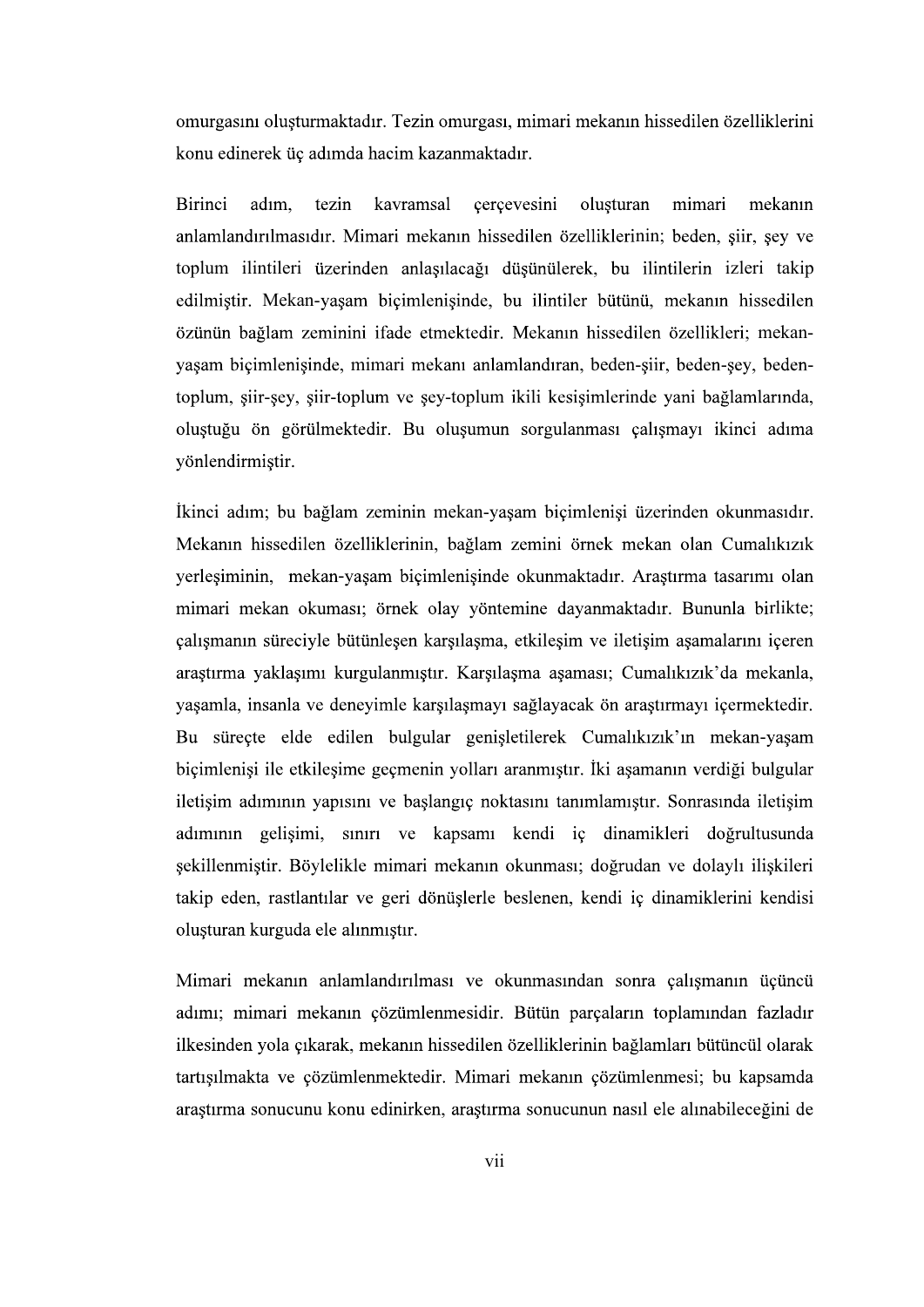sorgulamaktadır. Araştırma sonucun ne söylediğiyle birlikte, araştırma bütünü içinde sonuca giden yolculuğun ne söylediği önemsenmektedir

Calışmada; mimari mekanın hissedilen özelliklerine yaklaşmanın, ne işe yarayacağı ve uygulamaya nasıl döküleceği ile ilgili bir model ya da kılavuz sunulmamaktadır. Mimari mekanın hissedilen yanını keşfetmenin nasıl gerçekleşebileceğiyle ilgili bir yolculuk önerilmekte ve yöntemlerden birini tasarlamak hedeflenmektedir. Sonuç olarak tez çalışmasında; mekanın hissedilen özelliklerinin kavranması, tartışılması ve sorgulanması, böylelikle çözüme giden yolun keşfedilmesi amaçlanmaktadır.

**Anahtar Kelimeler:** Mekan, Mimari Mekan, Mekanın Hissedilen Özellikleri, Mekan-Yaşam Biçimlenişi, Cumalıkızık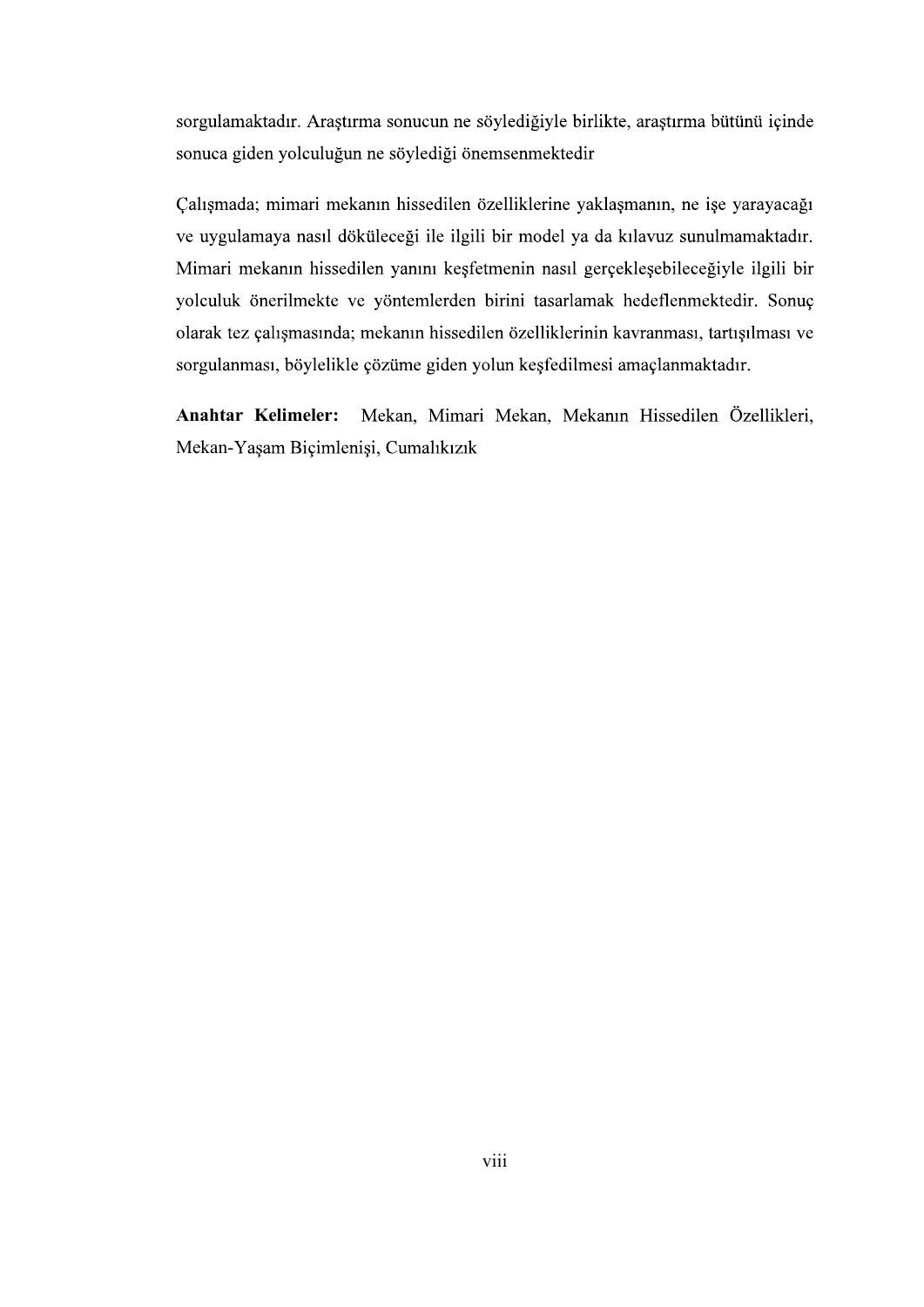| <b>University</b>                               | : Istanbul Kültür University |
|-------------------------------------------------|------------------------------|
| Institute                                       | : Institute of Sciences      |
| Department                                      | : Architecture               |
| Programme                                       | : Architecture               |
| <b>Supervisor</b>                               | : Prof. Dr. D. Zafer Ertürk  |
| Degree Awarded and Date : PhD - 27 January 2016 |                              |

## **ABSTRACT**

## A STUDY ON THE IDENTIFICATION OF ARCHITECTURAL SPACE

Multi-layer nature of human life appears and is shaped (in/with) space. Space also coexist with these layered processes and continues its motion. There is a network of relations and connections that wrap up and complement each other between space and human. Though this configuration, architectural space harbors not only the human life but also the experiences. On the other hand, studies on architectural space have focused merely on investigations of space's design, application and usage. Physical, social, formal, psychological, economic and ideological structure and characteristics have been addressed from different aspects. In investigations and examinations, the felt characteristics of architectural space have been kept in the background. Based on this shortcoming, the study concentrates on what are the felt characteristics of architectural space and how they can be analyzed. It apprehends the space-life configuration in a holistic way to suggest a journey that sets off to explore the felt characteristics of architectural space. Beside the felt aspect of space, by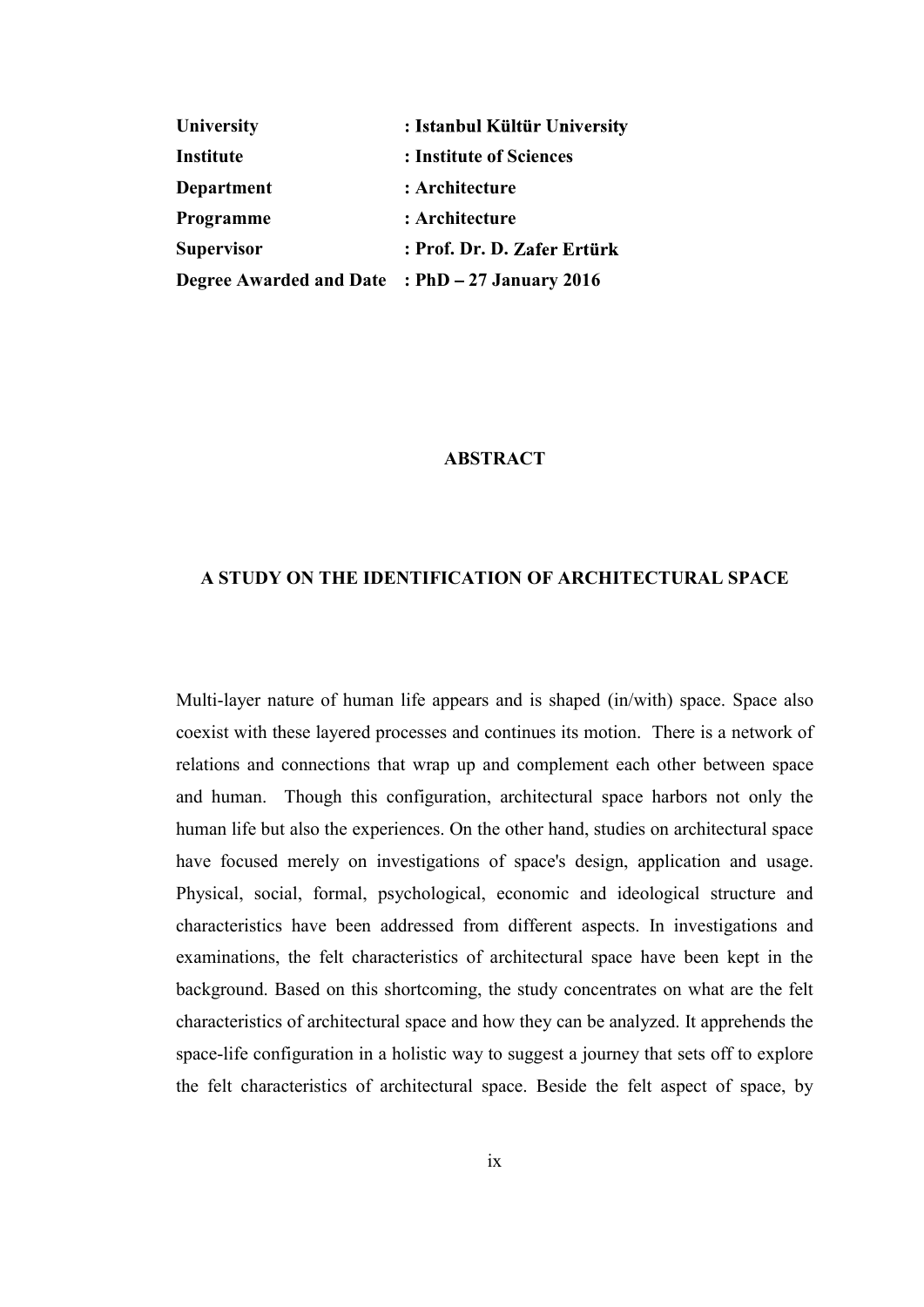which ideas it will be handled underlies the thesis. The backbone of the thesis gains volume in three steps by addressing the felt characteristics of architectural space.

The first step is making sense of architectural space which forms the conceptual framework of the thesis. The felt characteristics of architectural space are discussed via body, poetry, being and social structure. The intersection of those connections in the space-life configuration presents the contextual ground of space's felt essence.

The second step is reading this contextual ground via the space-life configuration. The contextual ground of space's felt characteristics is read within the space-life configuration of the Cumalıkızık settlement. The architectural space reading as the research design is based on the case method. Furthermore, a research approach was constructed to include the stages of encounter, interaction and communication which are integrated with the study of process. The encounter stage includes the preliminary investigation to provide the encounter with space, life, human and experience in Cumalikizik. The findings obtained in the process were expanded to seek the ways of interacting with the space-life configuration of Cumalikizik. According to the findings of the two stages, the structure and starting point of the communication stage were defined. Afterwards, the development, boundaries and scope of the communication stage were shaped in accordance with its own dynamics. Hence, the reading of architectural space was addressed in a construct which follows direct and indirect relations, is fed on coincidences and feedbacks and creates its own limitations.

The third stage of the study following the stages of making sense of and reading the architectural space is the analysis of architectural space. Based on the principle "the whole is more than sum of its parts", the contexts of space's felt characteristics are discussed and analyzed in a holistic way. The analysis of architectural space investigates not only the research result but also how it can be handled in this context. Along with what is told by the research result, what is told by the journey working up to the conclusion from the whole research is taken into consideration.

In the study, a model or guide is not presented concerning how approaching the felt characteristics of architectural space will work and be applied. A journey about how